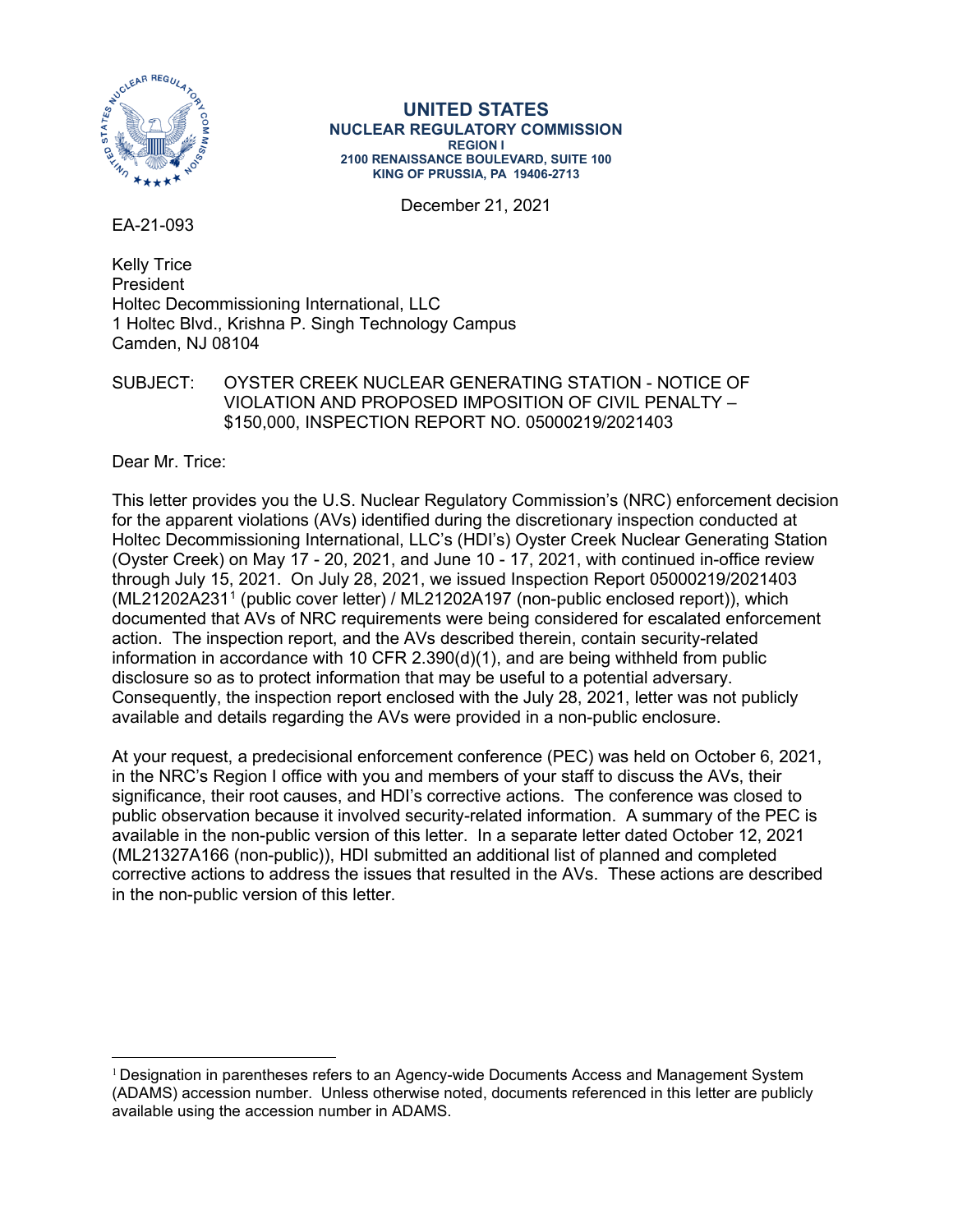## K. Trice 2

Based on the information developed during the inspection and the information that you provided during the conference and in your October 12, 2021, letter, the NRC determined that violations of NRC requirements occurred.

These violations are cited in a non-public Notice of Violation (Notice) and the circumstances surrounding them are described in detail in the subject inspection report. The violations are of concern to the NRC for the reasons described the non-public version of this letter. Therefore, these violations have been categorized collectively in accordance with the NRC Enforcement Policy as an escalated enforcement action. In accordance with the Enforcement Policy, a base civil penalty in the amount of \$150,000 is considered for an escalated enforcement action.

Because your facility has not been the subject of escalated enforcement actions within the last 2 years or two inspections, the NRC considered whether credit was warranted for Corrective Actions taken in accordance with the civil penalty assessment process in Section 2.3.4 of the Enforcement Policy. Planned and completed corrective actions are documented in the nonpublic version of this letter. For the reasons described in the non-public version of this letter, the NRC has determined that Corrective Action credit is not warranted.

Therefore, to encourage prompt and comprehensive correction of violations, and in recognition of the absence of previous escalated enforcement action, I have been authorized, after consultation with the Director, Office of Enforcement, to issue a Notice and Proposed Imposition of Civil Penalty in the base amount of \$150,000 for the escalated enforcement action. In addition, issuance of the Notice constitutes escalated enforcement action and as a result, the NRC will conduct a follow-up inspection in accordance with Inspection Procedure 92702, "Follow-up on Traditional Enforcement Actions Including Violations, Deviations, Confirmatory Action Letters, and Orders." The NRC also includes significant enforcement actions on its Web site at [http://www.nrc.gov/reading-rm/doc-collections/enforcement/actions/.](http://www.nrc.gov/readingrm/doccollections/enforcement/actions/)

You may choose to pay the proposed civil penalty by submitting your payment, with the invoice enclosed to this letter, to the following address:

> Office of the Chief Financial Officer U.S. Nuclear Regulatory Commission P.O. Box 979051 St. Louis, MO 63197

In addition, you may pay the proposed civil penalty in accordance with NUREG/BR-0254. When using NUREG/BR-0254 to pay the civil penalty, the invoice number should be used as the "enforcement action identifier" when submitting your payment through one of the approved methods listed in the brochure. The NRC may consider a request for additional time to pay the proposed civil penalty, including the option to enter into an installment agreement, if payment of the civil penalty as a lump sum in the required timeframe would pose a financial hardship. To request additional time to pay, you must submit a written request, with appropriate justification explaining your financial hardship, to [NRCCollections.Resource@nrc.gov.](mailto:NRCCollections.Resource@nrc.gov) All requests should be submitted in sufficient time to allow the NRC the ability to review your request for additional time to pay before the 30-day payment period expires. If you disagree with this enforcement sanction, you may deny the violations, as described in the Notice, or you may request alternative dispute resolution (ADR) with the NRC to resolve this issue. ADR is a general term encompassing various techniques for resolving conflicts using a neutral third party. The technique that the NRC has decided to employ is mediation. Mediation is a voluntary, informal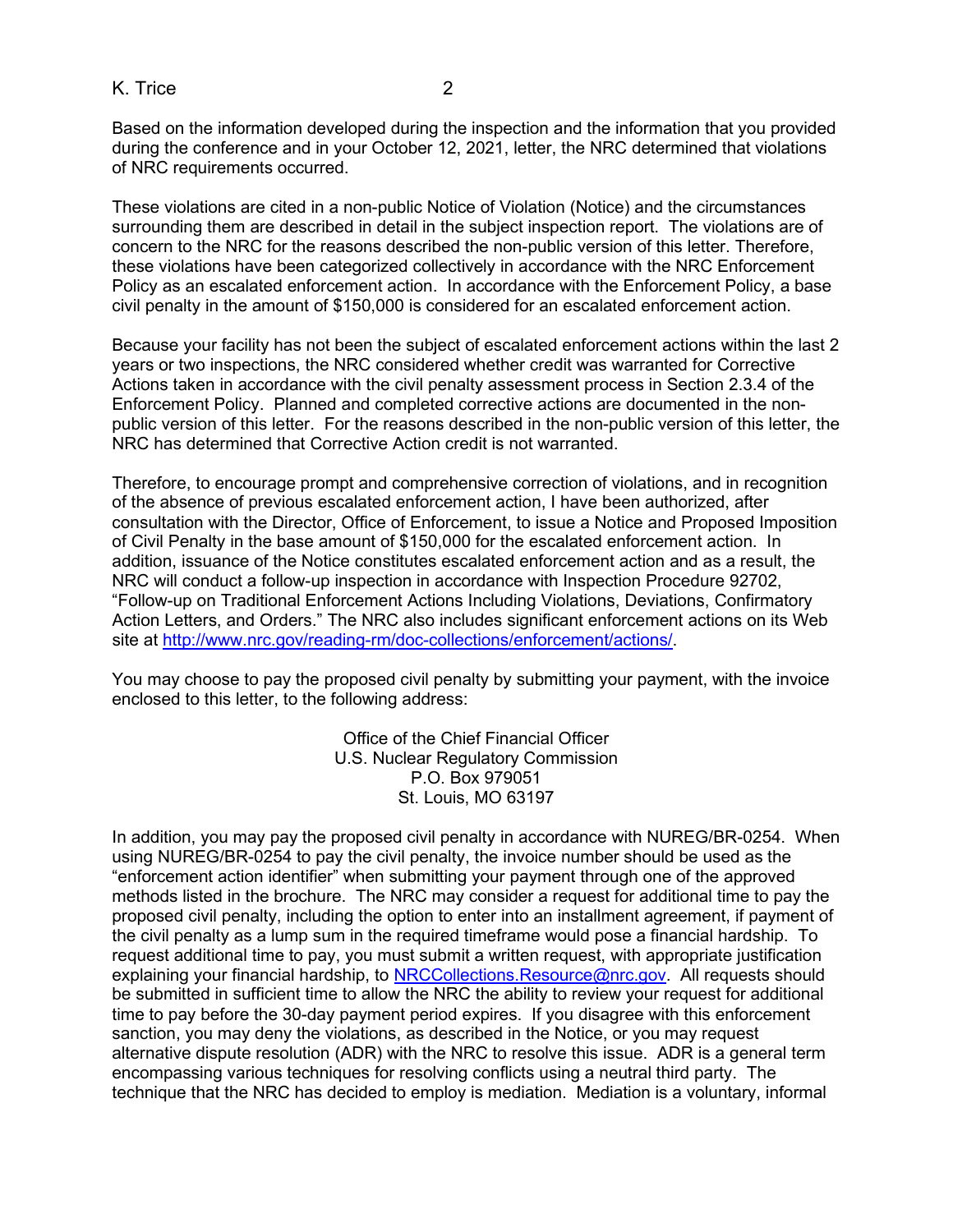K. Trice 3

process in which a trained neutral (the "mediator") works with parties to help them reach resolution. If the parties agree to use ADR, they select a mutually agreeable neutral mediator who has no stake in the outcome and no power to make decisions. Mediation gives parties an opportunity to discuss issues, clear up misunderstandings, be creative, find areas of agreement,

and reach a final resolution of the issues. Additional information concerning the NRC's ADR program can be found at [http://www.nrc.gov/about-nrc/regulatory/enforcement/adr.html.](http://www.nrc.gov/about-nrc/regulatory/enforcement/adr.html)

The Institute on Conflict Resolution (ICR) at Cornell University has agreed to facilitate the NRC's program as a neutral third party. If you are interested in pursuing this issue through the ADR program, please contact: (1) the ICR at (877) 733-9415; and (2) Dan Schroeder at 610-337- 5262 within **10** days of the date of this letter. You may also contact both ICR and Dan Schroeder for additional information. Your submitted signed agreement to mediate using the NRC ADR program will stay the 30-day period for payment of the civil penalties and the required written response, as identified in the enclosed notice, until the ADR process is completed.

You are required to respond to this letter and should follow the instructions specified in the Notice when preparing your response. If you have additional information that you believe the NRC should consider, you may provide it in your response to the Notice. The NRC will use your response, in part, to determine whether further enforcement action is necessary to ensure compliance with regulatory requirements.

As described in the July 28, 2021, inspection report, six additional AVs were identified, but were not considered for escalated enforcement action. The NRC determined that six Severity Level (SL) IV violations of NRC requirements occurred. Because Oyster Creek initiated condition reports to address the issues, these violations are being treated as Non-Cited Violations (NCVs), consistent with Section 2.3.2 of the Enforcement Policy. These NCVs were documented in the subject inspection report. If you contest the violations or significance of the NCVs, you should provide a response within 30 days of the date of this letter, with the basis for your denial, to the Nuclear Regulatory Commission, ATTN: Document Control Desk, Washington DC 20555-0001, with copies to: (1) the Regional Administrator, Region I; and (2) the Director, Office of Enforcement, United States Nuclear Regulatory Commission, Washington, DC 20555-0001.

In accordance with 10 CFR 2.390 of the NRC's "Rules of Practice," a copy of this letter will be made available electronically for public inspection in the NRC Public Document Room or in the NRC's Agencywide Documents Access and Management System (ADAMS), accessible from the NRC Web site at [http://www.nrc.gov/reading-rm/adams.html.](http://www.nrc.gov/reading-rm/adams.html)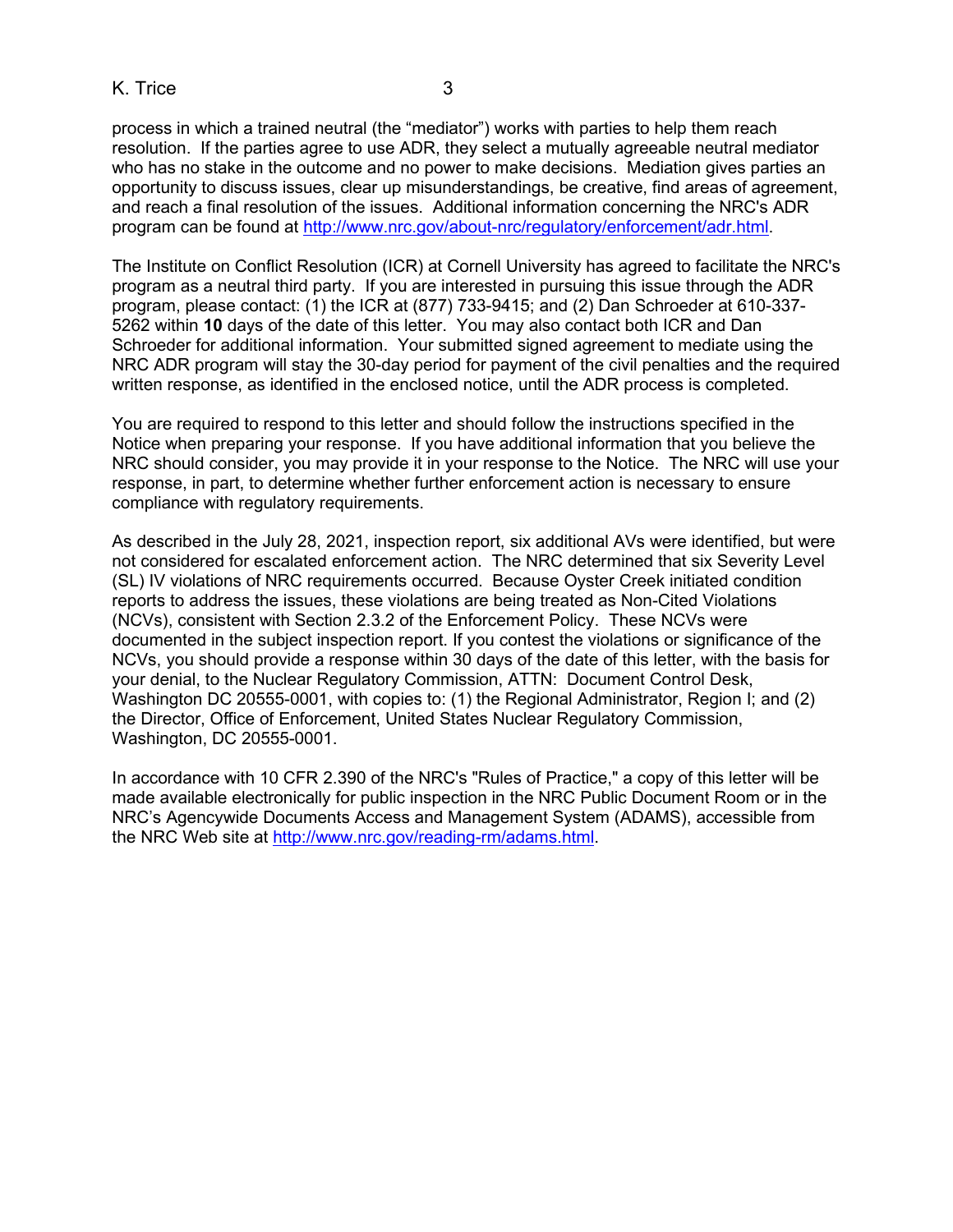K. Trice 4

If Security-Related Information is necessary to provide an acceptable response, please mark your entire response Security-Related Information in accordance with 10 CFR 2.390(d)(1) and follow the instructions for withholding in 10 CFR 2.390(b)(1). In accordance with 10 CFR 2.390(b)(1)(ii), the NRC is waiving the affidavit requirements for your response.

If you have any questions concerning this matter, please contact Dan Schroeder of my staff at 610-337-5262 or [Daniel.Schroeder@nrc.gov.](mailto:Daniel.Schroeder@nrc.gov)

Sincerely,

Raymond<sup>1</sup> K. Lorson Digitally signed by Raymond K. Lorson Date: 2021.12.21 12:15:13 -05'00'

Raymond Lorson Deputy Regional Administrator

Docket No. 50-219 License No. DPR-16